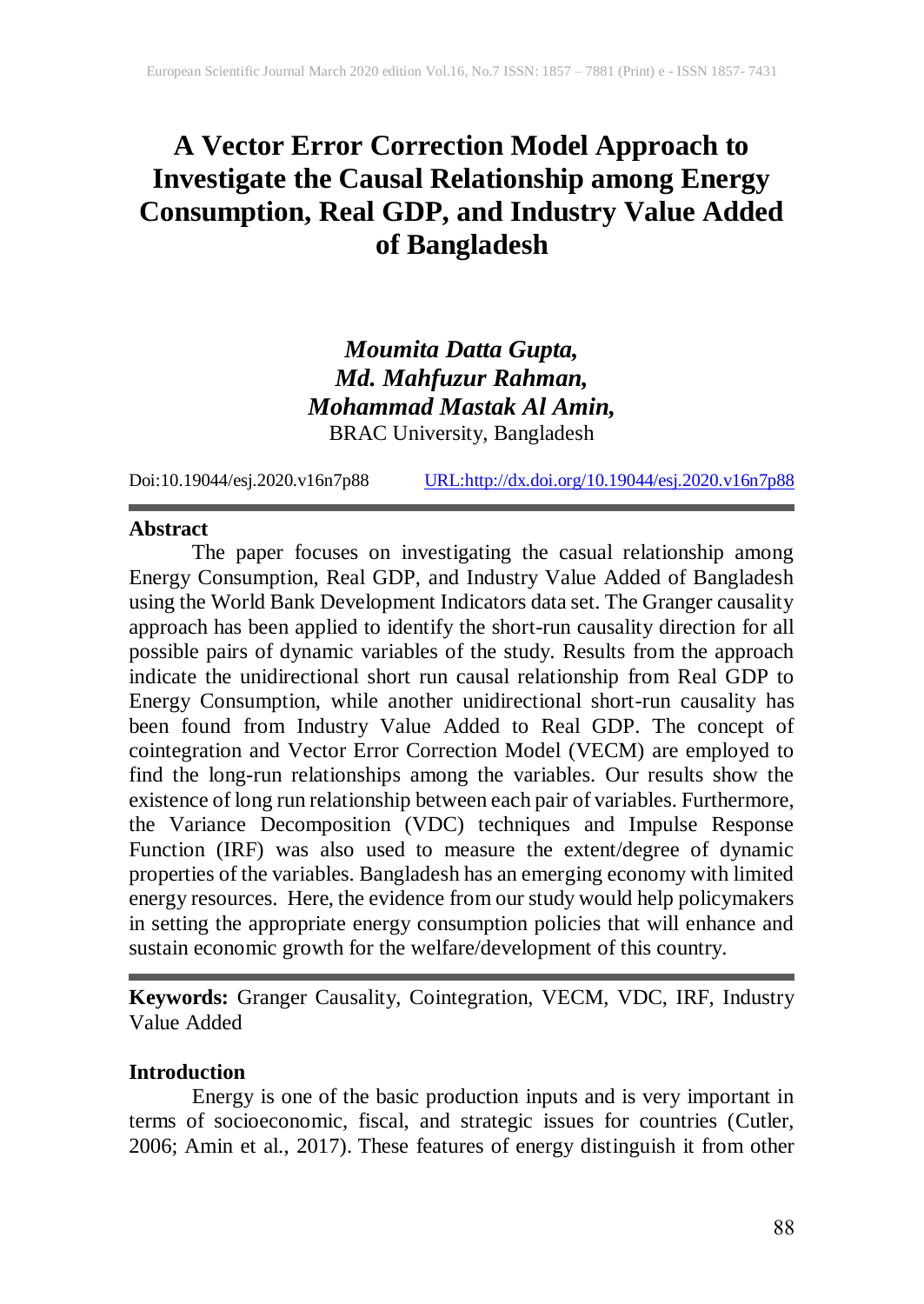markets and also force the countries to develop policies in this field. Government can use different instruments to improve the efficiency and equity consequences of the energy market. They can intervene in the market by using instruments such as public production units, regulation policies, taxes, and subsidies (WER, 2016; Amin, 2019).

Energy plays an essential role in an economy. As a result, it is a very crucial component in the analysis of an emerging economy like Bangladesh (Amin, 2019). In fact, energy is a vital component in growth, directly or indirectly, as a compliment to capital and labor as input factors of production (Shahbaz, 2012). Nowadays, economy has become energy dependent and Bangladesh is not apart from this. To expand the economy of Bangladesh, energy plays a very crucial role. According to the various source of energy, the energy sector of Bangladesh includes natural gas, electricity, petroleum, and coal (Islam, 2011).

Although Bangladesh is considered as a developing economy, however, the country has gained the recorded GDP growth rate which is around 8.13% in the year 2018-2019 (BBS, 2019). This was possible through the development of micro credit and garment industry. The gross domestic product (GDP) is a measurement that is used to gauge the health of an economy. Moreover, GDP is one of the primary indicators of an economy. GDP represents the aggregated money value of all goods and services over a specific time period of a nation. GDP can be used as a measure of economic growth of a country (Dey, 2019). On the other hand, real GDP is an inflation adjusted measurement. It reflects the values of all goods and services produced in a given year within a nation, which is expressed in a base year price (Amin et al., 2014; Sultanuzzaman et al., 2018).

Since insufficient power supply and energy supply is one of the major constraints in the economic growth of Bangladesh, the decision of energy policy used to play an important role in the economy of Bangladesh. Depending on the direction of causality, energy efficiency may turn out to be the most important option to manage the large unmet energy demand (Ahamad, 2011). Moreover, energy policy can be used in the development of the economy in Bangladesh. If the causality runs from energy consumption to real GDP, then conserving energy may be problematic. It would imply that as energy consumption drops, GDP and economic growth will suffer. As Bangladesh aim to become an upper middle income country by 2021, in order to determine what the right policy for Bangladesh should be, one needs to carefully examine the direction of causality between energy consumption and GDP (Amin, 2019).

On the other hand, industry sector consumes most of the energy supply in Bangladesh. Therefore, around 47.8% of the total energy consumption is done by industry sector (Uddin, 2019). Moreover, around 31.31% of total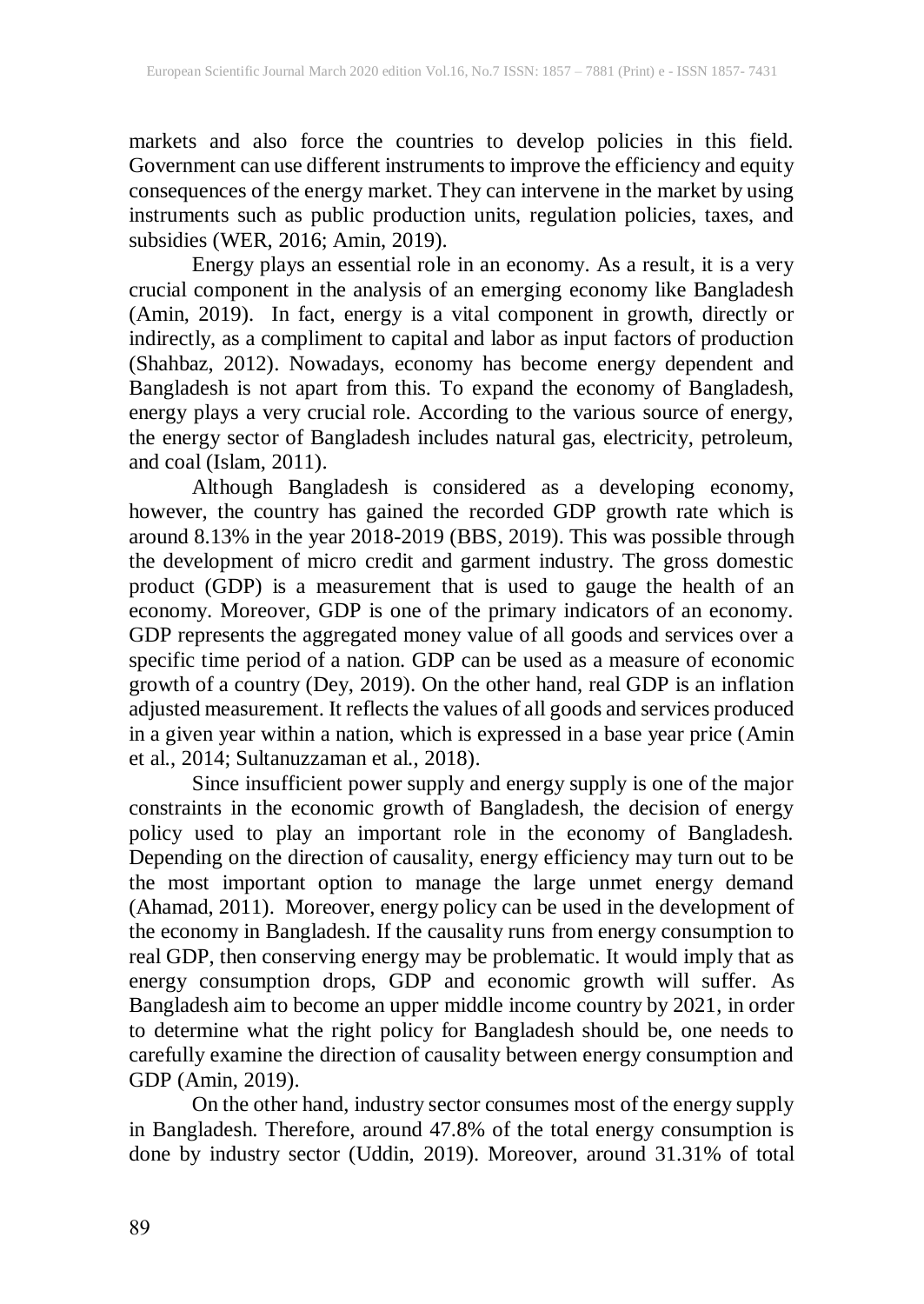GDP of Bangladesh is shared by the industrial sector of Bangladesh (BBS, 2019). Several types of industries exist in the economy of Bangladesh. Here, garment and health industries are the vital ones, while industries like pharmaceutical industries, telecommunication industries, private sector industries, handicrafts industries, and production industries are functioning in Bangladesh. All these industries directly depend on energy (Moazzem, 2019). This is because Industry Value Added is directly related to the value addition of the products of industries. Also, the data which measured the actual profit earned by the industrial sector of Bangladesh were not available. As a result, in this study, Industry Value Added has been used as the indicator of industry sector. Thus, the direction of causality of Industry Value Added with energy consumption and GDP is important in making different policies that will better the economy of Bangladesh (Hussain et al., 2018).

### **Background of the Study**

Asafu-Adjaye (2000) analyzed the relationship between energy and growth in developing Asian countries using annual time series of the variables energy consumption, GDP, and consumer price index (CPI) for the period 1971-1995 using the VECM model. The long-run cointegration relationship between energy consumption and economic growth for an investigated sample of 11 East Asian countries found a strong relation running from economic growth to energy consumption for most cases, except for Indonesia and Philippines (Aslan, 2010). Moreover, the inverse relation between two variables is observed for these two countries. Instead of using economic growth, the real GDP, including energy prices, for 25 OECD countries from 1981 to 2007 was being used to examine the long-run relationship with energy consumption and the results suggested that energy consumption is priceinelastic (Belke et al., 2011). The presence of a bi-directional causal relationship between energy consumption and economic growth was found from the causality tests. Moreover, the existence of a unidirectional causality running from per capita GDP to per capita energy consumption for Vietnam during the 1976- 2010 period was observed (Binh, 2011). The relationship between total energy consumption and real gross domestic product (GDP), covering the period between 1992 and 2010, was also explored in Croatia employing the bivariate vector autoregression (VAR) and Granger causality tests. Furthermore, the impulse response function and variance decomposition analysis were used to trace the dynamic response paths of shocks to the system. The outcome of this paper found a unidirectional causality running from total energy consumption to GDP, and an impulse response to GDP caused by energy consumption, being mainly embodied in the first year (Borozan, 2013).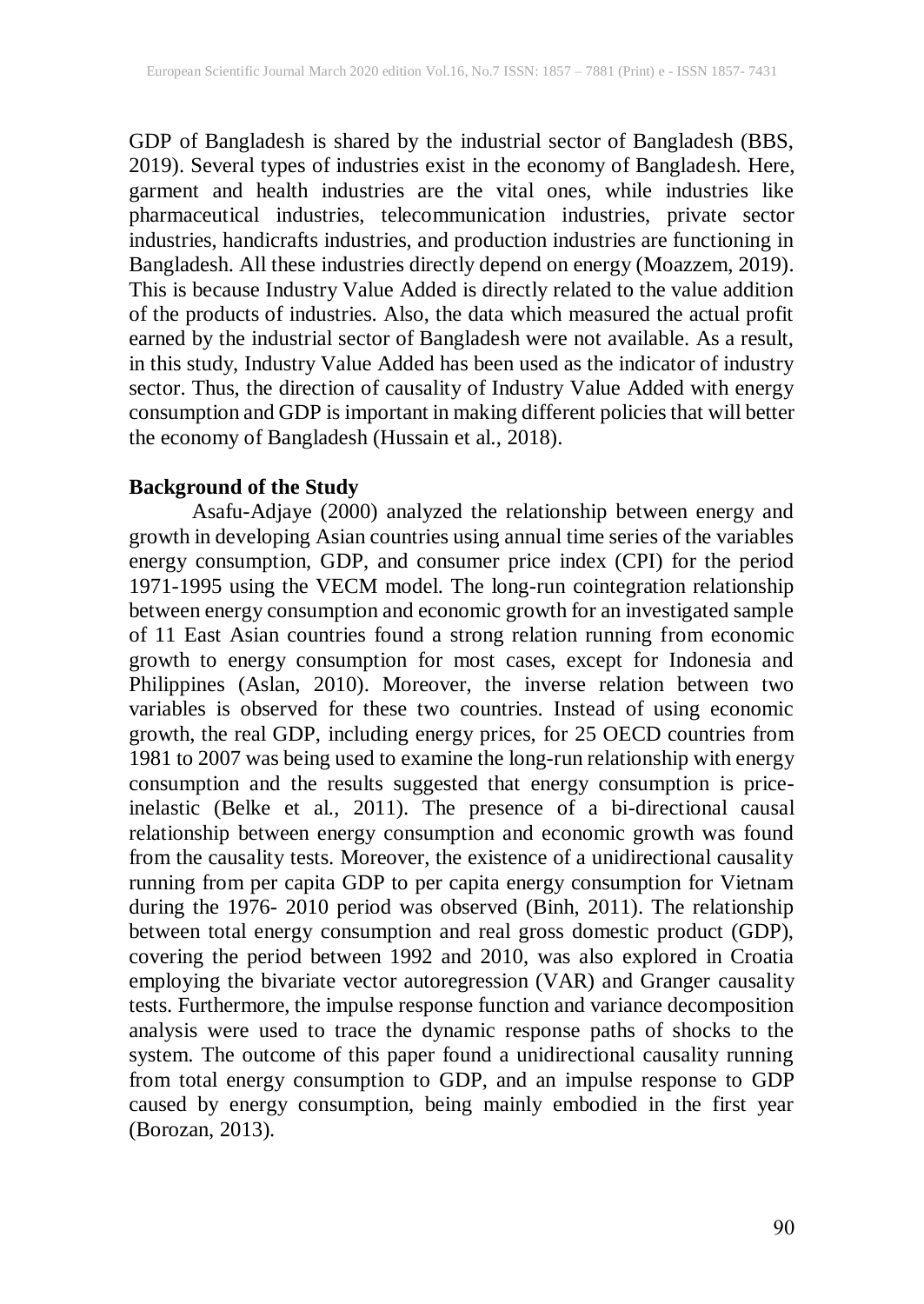Kum (2012) examined the unit root properties of per capita energy consumption for 15 East Asia and Pacific countries from 1971-2007. In the previous year, the relationship between energy consumption and the gross domestic product in seventeen Asian countries had been studied (Lau et al., 2011).

Another study was conducted by Lee (2005) about the energy-growth relationship with the bivariate panel VAR method using multiple break analysis. Johansen's multivariate cointegration tests preceded by various unit root or non-stationarity tests for six Asian economies (India, Pakistan, Malaysia, Singapore, Indonesia and the Philippine) was studied alongside with the causal relationship between energy consumption and economic growth (Masih, 1996). Yang's model was applied to examine the impact of electricity supply on economic growth in Sri Lanka and identified that the expected increase in economic output due to increased electricity supply (parameter EO) played a crucial role in their cost benefit analysis model (Morimoto, 2004). Narayan (2005) examined the relationship between electricity consumption, employment, and real income in Australia and found that that electricity consumption, employment, and real income were cointegrated. Narayan further stated that in the long run, employment and real income Granger caused electricity consumption, while in the short run there was weak unidirectional Granger causality running from income to electricity consumption and from income to employment.

After considering many studies based on energy consumption and economy growth of several countries, this present study has been performed to address the present issue of this paper.

### **Research Objective of the Study**

The study has been conducted to quantify the causal relationship among energy consumption, real GDP, and industry value added for Bangladesh as well as to determine the dynamic linkages among the variables. The results of the study may help the policy makers of Bangladesh to make suitable policies regarding the economy of Bangladesh according to the direction causality among the variables of the study. It will also be helpful for policy formulation regarding the developing industry sector to increase the GDP.

## **Data and Variables**

In the present study, the time series data have been used from the World Bank Data Bank for Bangladesh from 1972 to 2014. The time series variables of the study are energy use or consumption which is measured as kilotons of oil equivalent of the final use of coal, natural gas, petroleum, electric power, and bio-fuels. The other two time series variables are Real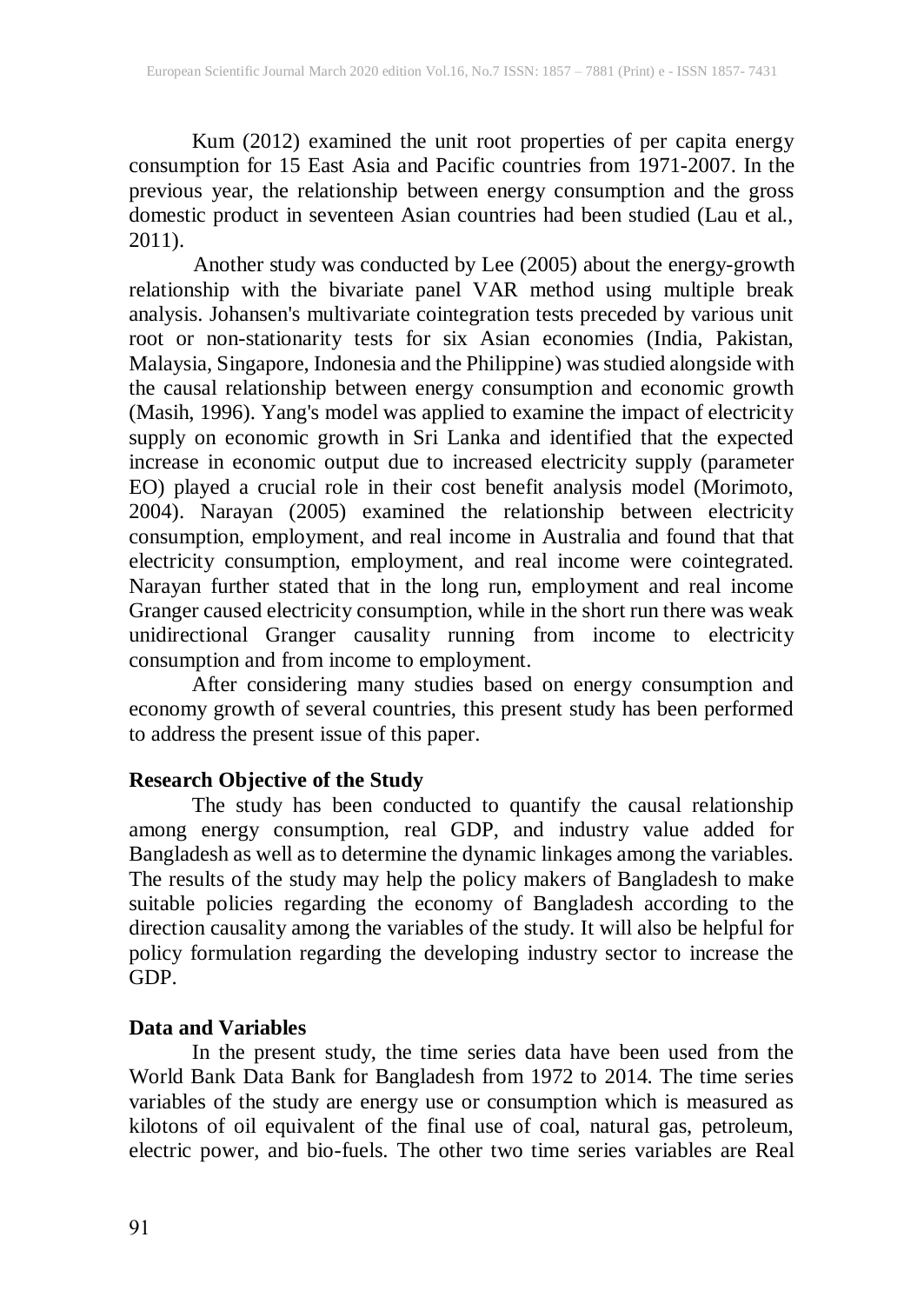GDP and Industry Value Added of Bangladesh. Thus, both of them are measured in US Dollars constant to the price of year 2005.

### **Methodology**

In this study, the Granger Causality test has been performed to identify the short-run causal relationships among the variables of the study (Engle  $\&$ Granger, 1987). Then the cointegration test procedures have been employed to find whether the study variables are cointegrated or not. Since the results of the cointegration test procedures supported that the study variables are cointegrated, then cointegated VAR or Vector Error Correction Model (VECM) have been used to find the extent of deviation from the long-run steady state equilibrium. One of the implications of the cointegration is that if the variables are cointegrated, then there should be an error correction presentation. Thus, these error correction terms are an indicator of the longrun relationship among the variables. The estimated Vector Error Correction Model (VECM) is given as:

 $\Delta$ lnEn $\widehat{ergy}$ Use =  $\hat{\alpha}_0 + \sum_{i=1}^2 \hat{\alpha}_{Ii}$  $\Delta$ lnRealGDP<sub>t-i</sub>+  $\sum_{i=1}^2 \Delta$ lnIndustryValueAdded<sub>t-l</sub>  $+ \sum_{i=1}^{2} \hat{\alpha}_{3i} \Delta$ *lnEnergyUse<sub>t-i</sub>* +  $\hat{\alpha}_{4} ECT_{1,t-1} + \hat{\alpha}_{5} ECT_{2,t-1}$  $\Delta ln Re\widehat{alGDP} = \ \hat{\beta}_0 + \sum_{i=1}^2 \hat{\beta}_{1i} \Delta lnEnergyUse_{\text{t-i}} + \sum_{i=1}^2 \hat{\beta}_{2i} \Delta lnIndustryValueAdded_{\text{t-i}}$  $+ \sum_{i=1}^{2} \hat{\beta}_{3i} \Delta ln RealGDP_{t-i} + \hat{\beta}_4 ECT_{1,t-1} + \hat{\beta}_5 ECT_{2,t-1}$ 

 $\Delta$ lnIndustr $\widehat{yV}$ alueAdded =  $\widehat{Y}_0+\sum_{i=1}^2\widehat{Y}_{1i}\Delta$ lnEnergyUse $_{\mathrm{t-i}}+\sum_{i=1}^2\widehat{Y}_{2i}\Delta$ lnRealGDP $_{\mathrm{t-i}}$  $+ \sum_{i=1}^{2} \hat{Y}_{3i} \Delta$ lnIndustryValueAdded<sub>t-i</sub> +  $\hat{Y}_4$ ECT<sub>1,t-1</sub> +  $\hat{Y}_5$ ECT<sub>2,t-1</sub>

After then, variance decompositions have been performed to measure the degree of exogeneity and endogeneity among the variables beyond the sample period. The VECM, F-test, and t-test may be interpreted as within sample causality tests. They can indicate only the Granger exogeneity or endogeneity of the dependent variable within the sample period. VDCs may be termed as out-of-sample causality tests, by partitioning the variance of the forecast error of a certain variable (say, energy consumption) into proportions attributable to innovations (or shocks) in each variable in the system including its own. Therefore, this can provide an indication of these relativities. A variable that is optimally forecast from its own lagged values will have its forecast error variance accounted for by its own disturbances (Sims, 1972).

The information contained in the variance decompositions are equivalently represented by impulse response functions in the study. An IRF measures the effect of a shock to an endogenous variable on itself or on another endogenous variable. In IRF, if there is a reaction of one variable to an impulse in another variable, then the latter can be called causal for the former. It essentially maps out the dynamic response path of a variable (say, real GDP) due to one-period standard deviation shock to another variable (say, energy consumption) (Masih, 1997).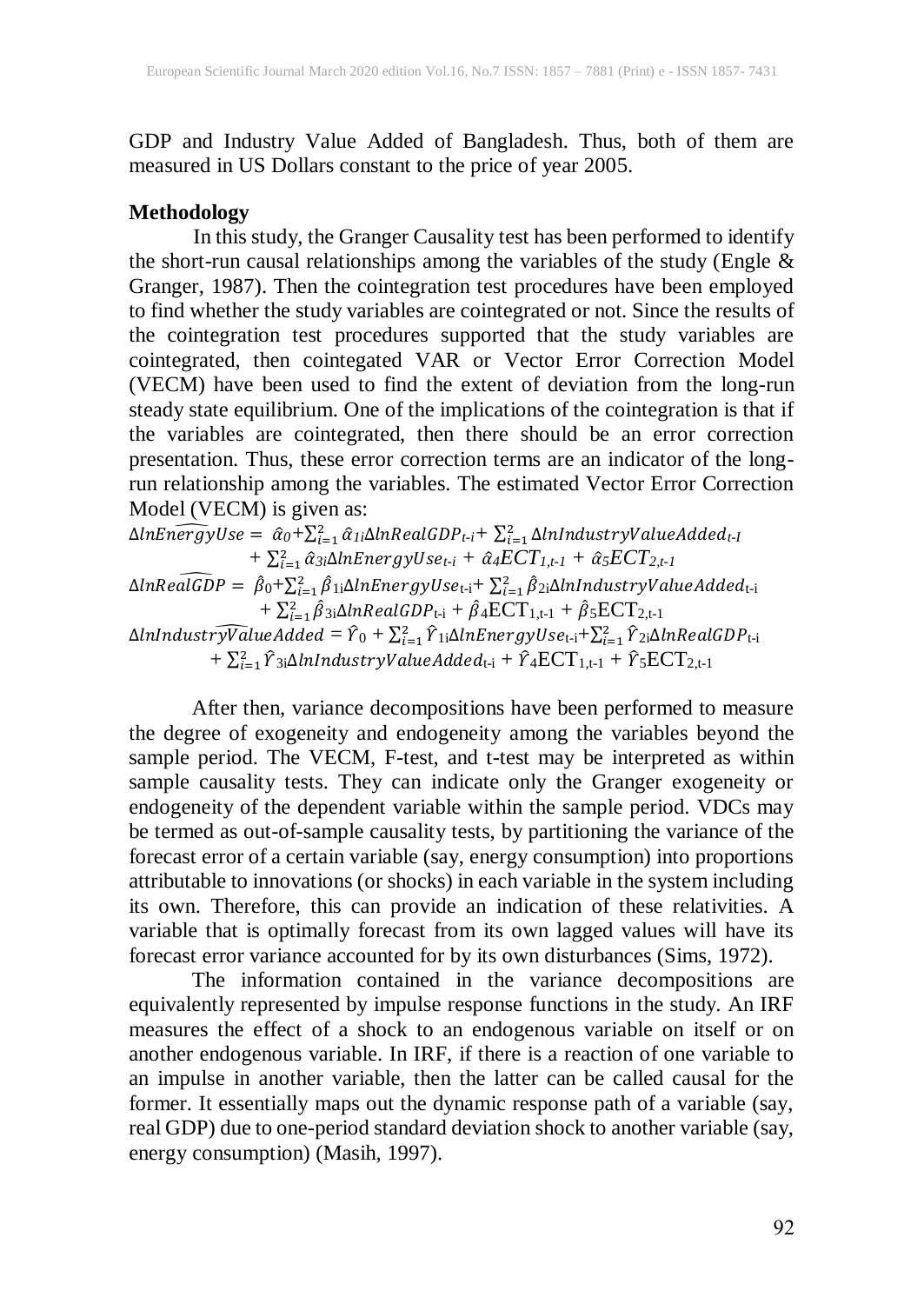### **Results and Discussion**

In this study, the Augmented Dickey-Fuller test and Philips-Perron test are employed to check the stationarity of the time series variables. Both tests are used at first on the level and then on the first difference of the time series at 5% level of significance (Dickey & Fuller, 1981; Phillips & Perron, 1988). Table 1 shows the overall results of the time series variables.

|                      | Level               |                  | <b>First Difference</b> |                  |  |  |
|----------------------|---------------------|------------------|-------------------------|------------------|--|--|
| Variables            | <b>ADF</b> Test     | P-P Test         | <b>ADF</b> Test         | <b>P-P</b> test  |  |  |
|                      | Statistic $\tau(P)$ | Statistic $z(t)$ | Statistic $\tau(P)$     | Statistic $z(t)$ |  |  |
| lnEnergyUse          | $-0.4$              | 0.075            | $-4.676*$               | $-11.484*$       |  |  |
|                      | [0.9869]            | [0.8767]         | [0.0008]                | [0.0000]         |  |  |
| lnRealGDP            | $-0.414$            | 0.304            | $-5.085*$               | $-11.063*$       |  |  |
|                      | [0.9864]            | [0.9963]         | [0.0001]                | [0.0000]         |  |  |
| lnIndustryValueAdded | $-0.257$            | $-1.415$         | $-4.232*$               | $-13.264*$       |  |  |
|                      | [0.9904]            | [0.57573]        | [0.0040]                | [0.0000]         |  |  |

**Table 1.** Result of the unit root test of the time series variables

Note: \* indicates significance at 5% level and the parenthesis indicates the p-value of the test statistic. (STATA has been used to estimate these model.)

The following table represents the results of selecting the appropriate lag orders of the VEC model. It has been found that AIC, HQIC, and SBIC have a minimum criteria at lag 2 and only FPE is minimum at lag 3. So, the selected order of lag is 2. In this study, the annual time series data have been used and the VEC model with 2 lagged values are considered.

| Lags                        | LL      | LR      | DF | <b>FPE</b> | AIC        | HOIC      | <b>SBIC</b> |
|-----------------------------|---------|---------|----|------------|------------|-----------|-------------|
|                             | 116.877 |         | 9  | $3.6e-07$  | $-6.326$   | $-6.28$   | $-6.19$     |
|                             | 276.923 | 320.09  | 9  | $8.2e-11$  | $-14.718$  | $-14.53$  | $-14.19$    |
| $\mathcal{D}_{\mathcal{L}}$ | 303.82  | 53.793  | 9  | $3.1e-11$  | $-16.054*$ | $-15.59*$ | $-14.79*$   |
| $\mathbf{c}$                | 318.97  | 30.3    | 9  | $2.2e-11*$ | $-15.71$   | $-15.39$  | $-14.73$    |
|                             | 327.632 | 17.324* | Q  | $2.4e-11$  | $-16.04$   | $-15.44$  | $-14.32$    |

**Table 2.** Lag order selection criterion

Subsequently, the Johansen Cointegration test is applied to test whether there is any cointegrating relationship among the variables of the study. Both the trace and eigenvalue test statistics are used to determine the long run relationship (Johansen, 1988). Table 3 shows the results of the trace statistic and maximum eigenvalues test statistic of cointegrating relationship among the variables.

| <b>Trace Test</b> | Maximum Eigenvalue Test |                    |       |       |             |                            |       |       |  |
|-------------------|-------------------------|--------------------|-------|-------|-------------|----------------------------|-------|-------|--|
| Maximum           | Eigenvalues             | J <sub>trace</sub> | 5%    | $1\%$ | $\rm H_{o}$ | J <sub>max</sub>           | 5%    | $1\%$ |  |
| rank              |                         |                    | CR    |       |             |                            |       |       |  |
| $r = 0$           |                         | 92.8684            | 29.68 |       |             | $35.65 \mid r = 0$ 47.5309 | 20.97 | 25.52 |  |

**Table 3.** Johansen cointegration test for determining cointegrating relationship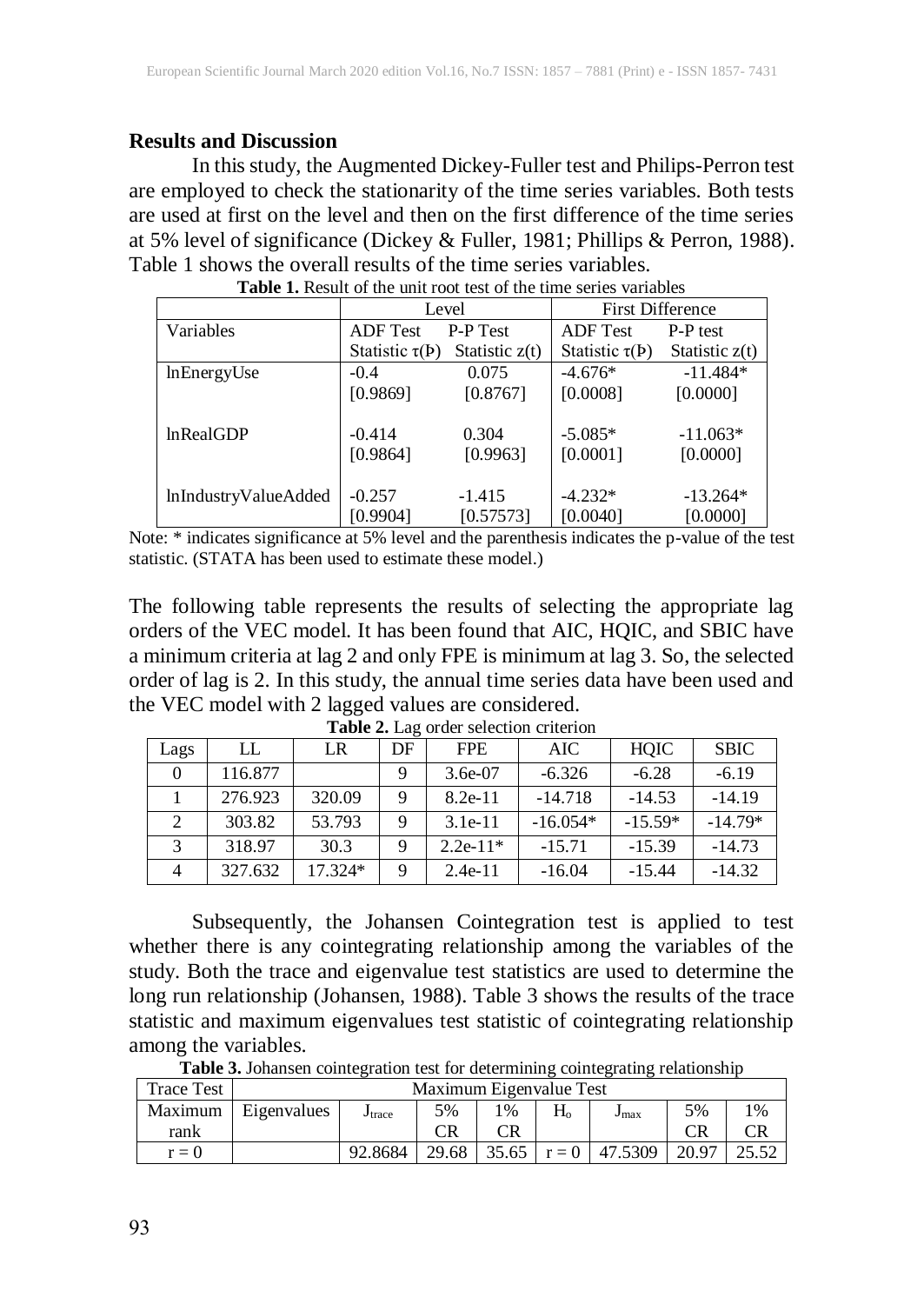| r < |         | 45.3375  | 1541 | 20.04 | $r = 1$ | 44.2954   | 14.07 | 1862 |
|-----|---------|----------|------|-------|---------|-----------|-------|------|
|     | 0.68829 | $.0421*$ | 3.76 | 6.65  | $r = 2$ | $0.0421*$ |       | 6.65 |
|     | 0.02705 |          |      |       | $r =$ . |           |       |      |

Note: \* indicates significance at 5% level and CR means critical region.

From the table above, it can be observed that for both of the tests, the null hypothesis of at most two cointegrating relationships among the variables are accepted. So, it can be concluded that there exists two cointegrating relationships which implies that there exists two cointegrating linear combinations which are stationary. Also, it can be said that the variables share long-run equilibrium relationship among them. Now to find the dynamic linkages between them, the Granger causality tests are conducted under the VECM to test inter temporal causality among the variables which are considered in the study.

Since the variables are cointegrated, the deviations from the equilibrium will respond to the changes in the dependent variable in order to force movements towards long-run equilibrium in the short run. So, Granger causality has been performed to determine the short-run causal relationships among the variables. Moreover, VEC model has been used to find the longrun causal relationships among the variables which can cause deviation from the long-run equilibrium. That is why Granger causality under VEC model has been applied. Thus, the following table shows summary of the results where the short-run causal relationships are indicated by the Wald test of the differenced variables, while the long-run relationships are indicated by the significant error correction term.

|                   | Differenced Variables |               |          |              |              |  |  |  |  |
|-------------------|-----------------------|---------------|----------|--------------|--------------|--|--|--|--|
|                   | $\Delta$ lnEU         | $\Delta$ lnRG | ∆lnInd   | $ECT1,t-1$   | $ECT2,t-1$   |  |  |  |  |
| $\Delta$ ln $E$ U |                       | 0.60          | 1.17     | $-0.4682487$ | $-0.100553$  |  |  |  |  |
|                   | [0.7403]              |               | [0.5583] | $[0.030*]$   | $[0.084***]$ |  |  |  |  |
| $\Delta$ lnRG     | 4.98                  |               | 4.39     | 0.3861564    | 0.1146598    |  |  |  |  |
|                   | $[0.0828***]$         |               | [0.1113] | [0.000]      | [0.000]      |  |  |  |  |
| $\Delta$ lnd      | 1.61                  | 9.21          |          | 0.9229229    | 0.2236672    |  |  |  |  |
|                   | [0.4463]              | [0.0100]      |          | [0.002]      | [0.006]      |  |  |  |  |

**Table 4.** Granger causality test results under VECM

**Note:**

\* indicates significance at 5% level

\*\* indicates significance at 1% level

\*\*\* indicates significance at 10% level

P-value is indicated in the brackets.

 $ECT<sub>1,t-1</sub>$  and  $ECT<sub>2,t-1</sub>$  indicate the first and second error correction terms respectively.

∆ indicates the differenced value of the variables

lnEU = Natural log of Energy Use, lnRG = Natural Log of Real GDP and lnInd = Natural log of

Industry Value Added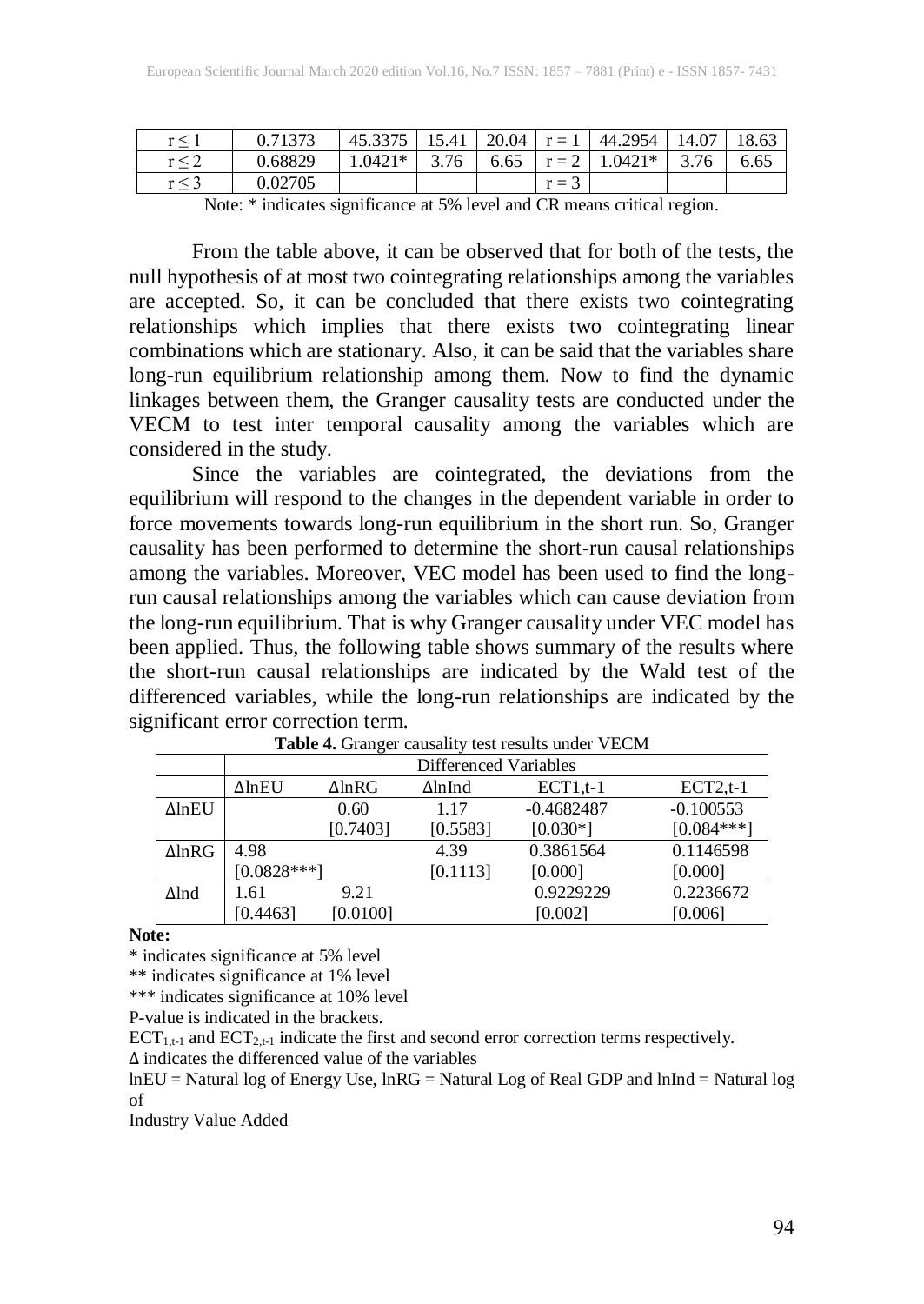From the pair-wise Granger causality test, it is clear that there is a unidirectional causal relation running from Real GDP to Energy consumption or Energy Use for Bangladesh. On the other hand, there exists another unidirectional causal relationship running from Industry Value Added to Real GDP. Besides these, there is no short-run causal relationship between any pair of variables. From the above table, it can also be observed that Real GDP is the least exogenous variables among the variables which are being considered in the study, while Energy Consumption or Energy Use is the most exogenous variable among them.

In the study, two cointegrating relations among the variables have been found. As a result, two correction terms and two cointegrating vectors exist. The Vector Error Correction Model (VECM) is then applied to find the longrun relationship among the variables and when there is a deviation from the equilibrium cointegrating relationship measured by the error correction term adjust to clear the disequilibrium. However, this implies that it bears the shortrun adjustment to the long-run steady state. Now the long-run cointegrating equations are given with their corresponding t-statistics which is given in the parenthesis:

 $lnEn\widehat{ergy}$ Use = - $10.65371+0.6086543$  (6.21, 0.000) $lnRealGDP + 0.2397898$ (3.66, 0.001)lnIndustryValueAdded  $ln$ RealGDP = 13.43117 + 0.8390461 (6.21, 0.000) lnEnergyUse + 0.1242985 (1.42, 0.164) lnIndustryValuedAdded  $ln$ Industry $\widehat{Value}$ d $Added = 2.00286 + 1.106837$  (3.66, 0.001)lnEnergyUse

+0.4162015 (1.42, 0.164)lnRealGDP

In the first equation, where Energy Consumption or Energy Use is the dependent variable, all the coefficients of the long-run relationship are significant at 1% level of significance (t-statistics and P-values are given in the parenthesis). This result suggested that an increase in the Real GDP and Industry Value Added have a positive impact on the change in Energy Consumption and Energy Use of Bangladesh, keeping all other variables at a fixed level. In the second equation, where Real GDP is the dependent variable, only the coefficient of the independent variable Energy Consumption or Energy Use is significant at 1% level of significance. On the other hand, the coefficient of the independent variable Industry Value Added is insignificant even at 10% level of significance. Similarly, in the third equation, where Industry Value Added is the dependent variable, only the coefficient of the independent variable, Energy Consumption or Energy Use is significant at 1% level of significance, while the coefficient of the independent variable and Real GDP is insignificant even at 10% level of significance.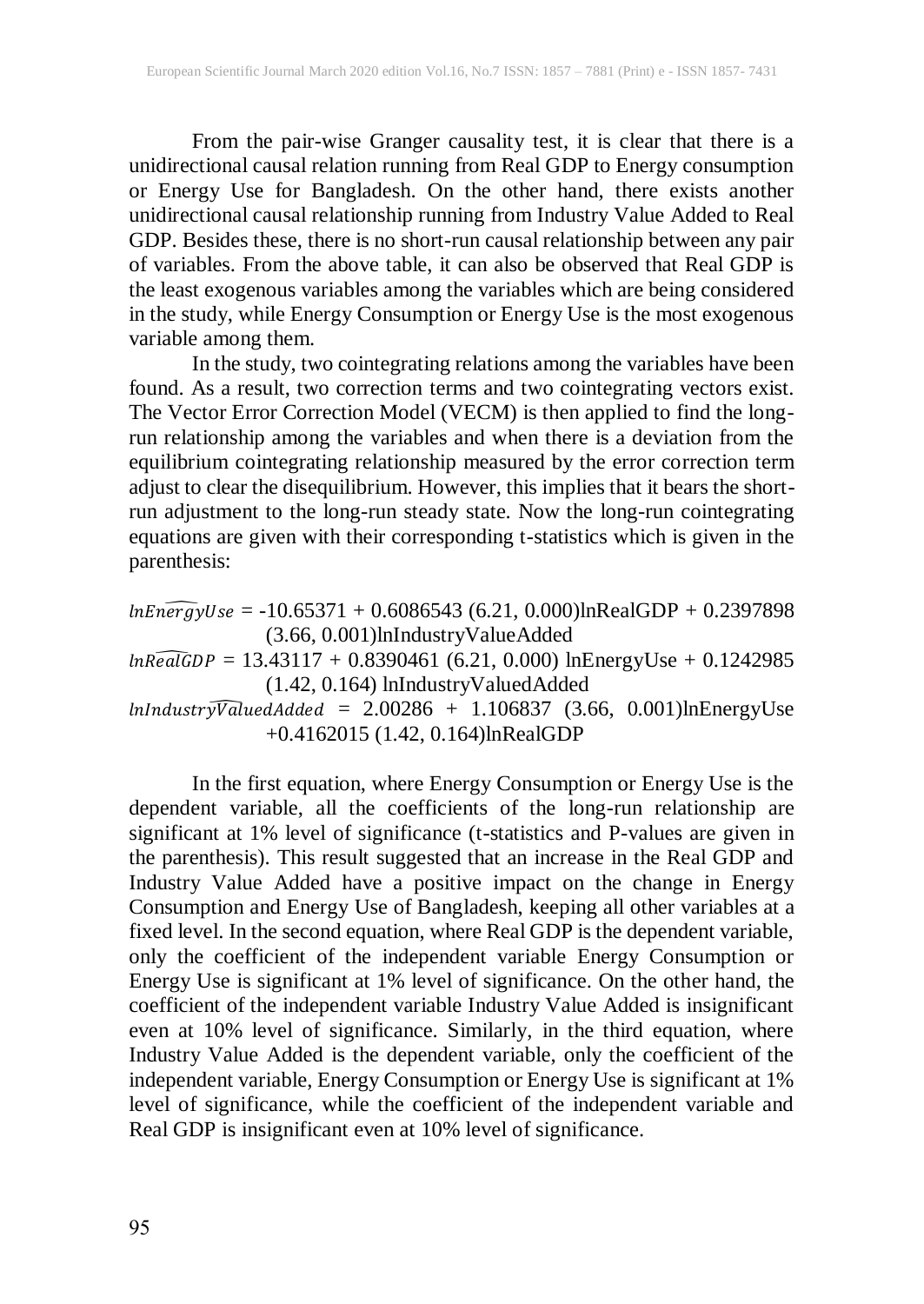Thus it can be stated that in the Granger causality under the VECM, there has been found only two unidirectional causal relationships running from Real GDP to Energy Consumption or Energy Use and another unidirectional causal effect of Industry Valued Added on the Real GDP. The results of VECM suggest that a long-run relationships exists among all of the variables under study. This means that although the short-run Energy consumption or Energy Use does not seem to be significantly affected by Real GDP and Industry Value Added, the results suggest that a long-run relationship exist between them. Similarly, Industry Value Added has a short-run causal effect only with the Real GDP. However, in the long-run, it is related to both the Real GDP and the Energy Consumption or Energy Use.

In order to measure the relative strength of these results based on the causality tests, the system is now shocked and has partitioned the forecast error variance of each of the variables (Sims, 1972). The decompositions are presented in the following table based on the ordering of the VECM. Thus, this means the result is presented in the ordering of the variables [Energy Use, Real GDP, and Industry Value Added].

|                | Percentage of forecast variance explained by innovations in |                           |                           |                             |                                             |                           |                                               |                                                   |                                  |  |  |
|----------------|-------------------------------------------------------------|---------------------------|---------------------------|-----------------------------|---------------------------------------------|---------------------------|-----------------------------------------------|---------------------------------------------------|----------------------------------|--|--|
|                | Relative variance of<br>$\Delta$ EnergyUse                  |                           |                           |                             | Relative variance of<br>$\triangle RealGDP$ |                           | Relative variance of<br>∆lnIndustryValueAdded |                                                   |                                  |  |  |
| Years          | $\frac{\Delta Energy}{Use}$                                 | $\frac{\Delta Real}{GDP}$ | AlnIndustry<br>ValueAdded | $\frac{\Delta Energy}{Use}$ | $\Delta Real$ GDP                           | AlnIndustry<br>ValueAdded | $\frac{\Delta Energy}{Use}$                   | $\begin{array}{c} \Delta Real \\ GDP \end{array}$ | ValueAdded<br><b>AlnIndustry</b> |  |  |
| 1              | 1.00                                                        | 0.00                      | 0.00                      | 0.90                        | 99.10                                       | 0.00                      | 13.91                                         | 37.77                                             | 48.31                            |  |  |
| $\overline{2}$ | 96.70                                                       | 0.08                      | 3.22                      | 1.42                        | 88.72                                       | 9.86                      | 34.20                                         | 31.80                                             | 34.00                            |  |  |
| 3              | 94.24                                                       | 1.76                      | 4.00                      | 3.33                        | 73.90                                       | 22.77                     | 43.77                                         | 27.18                                             | 29.06                            |  |  |
| 4              | 94.53                                                       | 1.40                      | 4.07                      | 3.06                        | 72.17                                       | 24.77                     | 50.02                                         | 24.23                                             | 25.75                            |  |  |
| 5              | 94.96                                                       | 1.27                      | 3.76                      | 3.26                        | 72.50                                       | 24.25                     | 53.45                                         | 22.86                                             | 23.69                            |  |  |
| 6              | 94.95                                                       | 1.13                      | 3.92                      | 3.32                        | 70.53                                       | 26.15                     | 57.86                                         | 21.03                                             | 21.11                            |  |  |
| 7              | 94.90                                                       | 1.15                      | 3.95                      | 3.56                        | 68.44                                       | 27.99                     | 61.57                                         | 19.24                                             | 19.18                            |  |  |
| 8              | 94.97                                                       | 1.07                      | 3.96                      | 3.68                        | 67.41                                       | 29.01                     | 64.41                                         | 17.97                                             | 17.62                            |  |  |
| 9              | 95.05                                                       | 1.04                      | 3.91                      | 3.68                        | 66.78                                       | 29.55                     | 66.65                                         | 17.01                                             | 16.34                            |  |  |
| 10             | 95.08                                                       | 1.00                      | 3.92                      | 3.74                        | 65.97                                       | 30.29                     | 68.71                                         | 16.14                                             | 15.16                            |  |  |

**Table 5.** Results of the Forecasts Error Variance Decomposition

From the above table, it can be observed that in the case of Bangladesh after 10-years of horizon, the results suggest that Energy Consumption or Energy use play exogenous role with almost all of its innovations explaining with its own shocks which is almost 95%. On the other hand, the result of variance decomposition of Industry Value Added implies the relative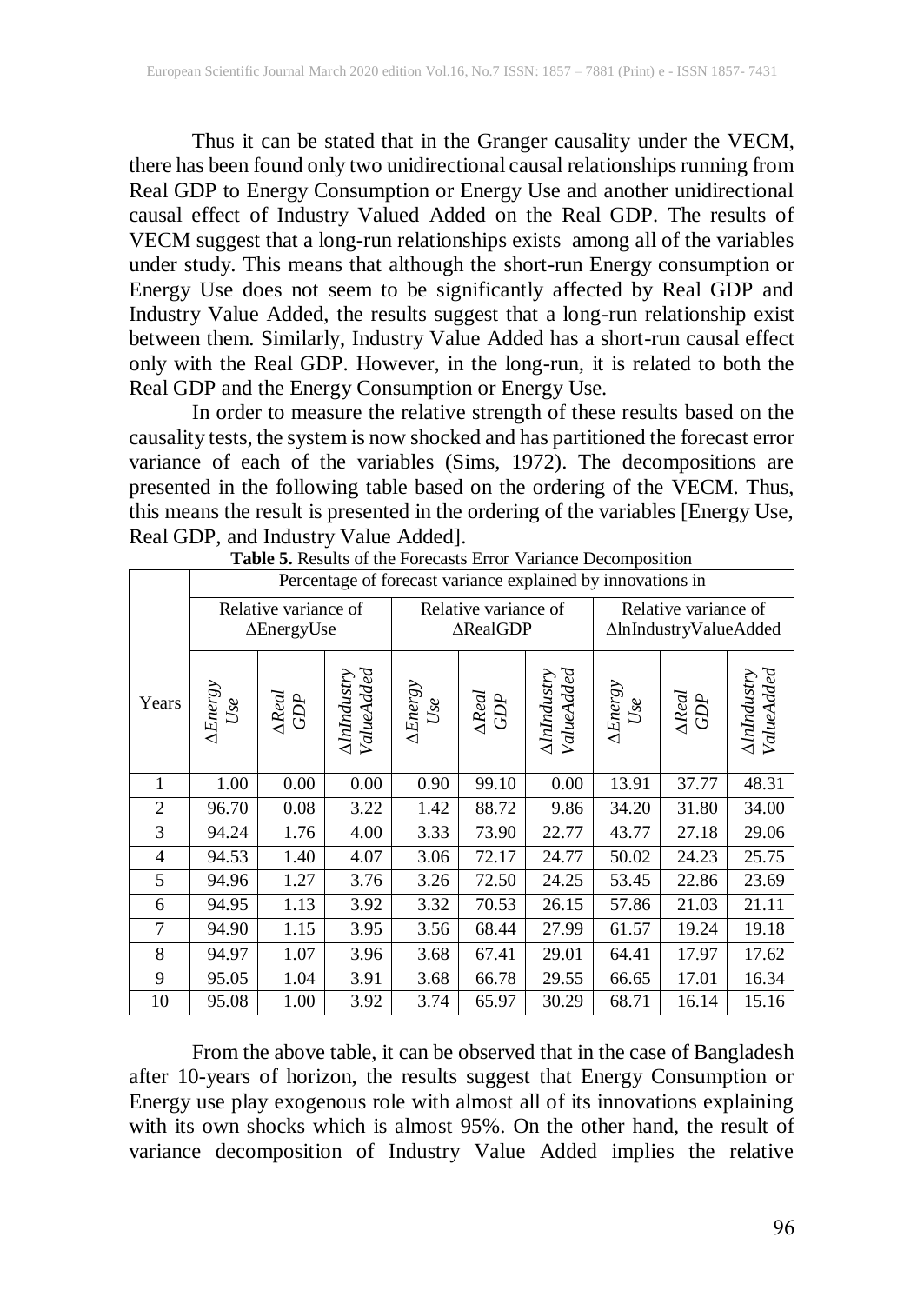endogeneity of it compared to Energy Consumption or Energy Use in Bangladesh.

The information contained in the Variance Decomposition can be equivalently represented by Impulse Response Function (IRF). IRFs essentially map out the dynamic response path of a variable (say, Real GDP) due to a one-period standard deviation shock to another variable (Masih, 1997). The graphical examination of plotting out the response paths to the various shocks to the system is given below:

**Figure 1.** Findings from Impulse Response Function



#### **Conclusion**

Given the generality of the techniques involved, results for Bangladesh seem to indicate that all variables are jointly interactive in the considered causal chain. That is, the present study has been investigated to find the shortrun and the long-run relationships among EnergyConsumption or Energy Use, Real GDP, and Industry Value Added. In theory, small and resource limited economies are expected to be more vulnerable to energy shocks than energysufficient economies. According to VECM analysis, it has been found that there exists a long-run relationship among the three variables, namely: Energy Consumption or Energy Use, Real GDP, and Industry Value Added. This is because all the error correction terms have been found to be significant. Although the short-run relationships have not been found significant for all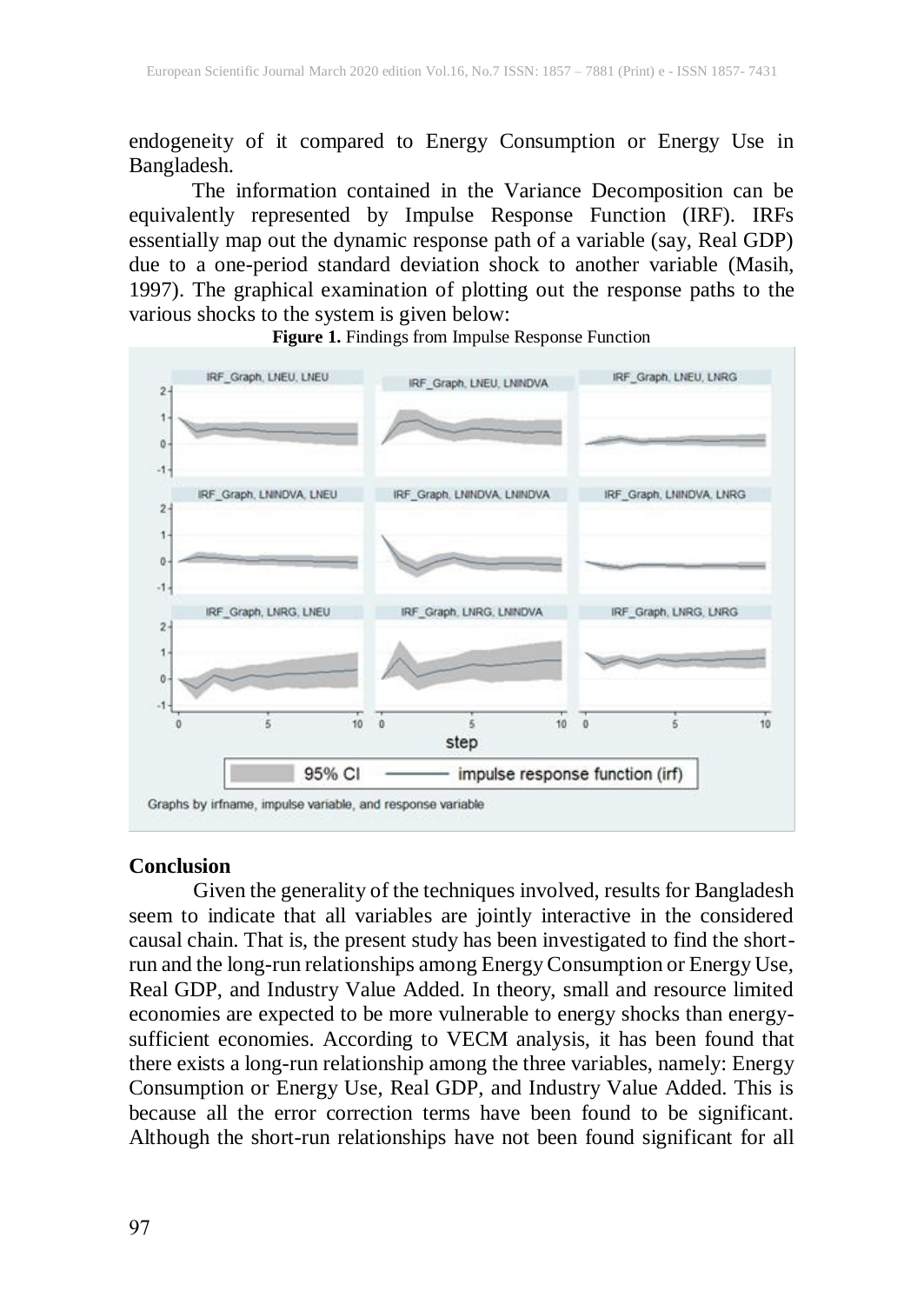possible pairs of variables being considered, the long-run relationships have shown significant.

The dynamic Granger causality has been conducted under the VECM in this study. According to its result, there exists a unidirectional causality running from Real GDP to Energy Consumption or Energy Use. That is, Real GDP Granger causes Energy Consumption or Energy Use. The reverse causality, that is, Energy Consumption or Energy Use Granger causes Real GDP is not significant even at 10% level of significance. The result is similar to the result one of the previous study. In that study, such type of unidirectional causal relationship that is a unidirectional causality running from GDP to electricity consumption has been found for Bangladesh (Majumder, 2007). Although the present study used the aggregated data for the variable of Energy Consumption or Energy Use, the findings of the study supported the previous mentioned study.

Since in this study a unidirectional causality has been found from Real GDP to Energy Consumption or Energy Use for Bangladesh and not vice versa, then, a well-designed energy conservation policy can play an effective role in managing the energy sector.

On the other hand, another unidirectional causality came out from Industry Value Added to Real GDP. This means that if Industry Value Added increases, then Real GDP also increases. Thus, Industry Value Added has a significant impact on Real GDP. Favorable infrastructure and a well-designed and time-befitting industrialization can develop the industrial sector of Bangladesh. Moreover, Government should take necessary steps to make Industry Value Added a stable condition. As a result, GDP will be increased to a great extent thereby making the economy of Bangladesh better.

Moreover, from the results of the VECM, it can be said that only Energy Consumption or Energy Use can be clearly declared as the exogenous variable. Also, Industry Value Added plays the role of endogenous variable. All of the findings that have been explored so far are also supported by the variance decomposition analysis and impulse response function technique.

The policy implications of the dynamic analysis of the study are quite clear. The study is an attempt to put the analysis of Energy Consumption or Energy Use, Real GDP, and Industry Value Added in a temporal Grangercausal framework. This is for the case of energy-dependent emerging economy like Bangladesh by binding the relationship among the three variables being considered within a multivariate cointegrated system. The evidence of cointegration rules out the possibility of the estimated relationship being "spurious". Therefore, this implies that Granger causality must exist in at least one direction and between a pair of variables. This, itself, is a very important and valuable finding to facilitate the task of macroeconomic forecasts and policy analysis.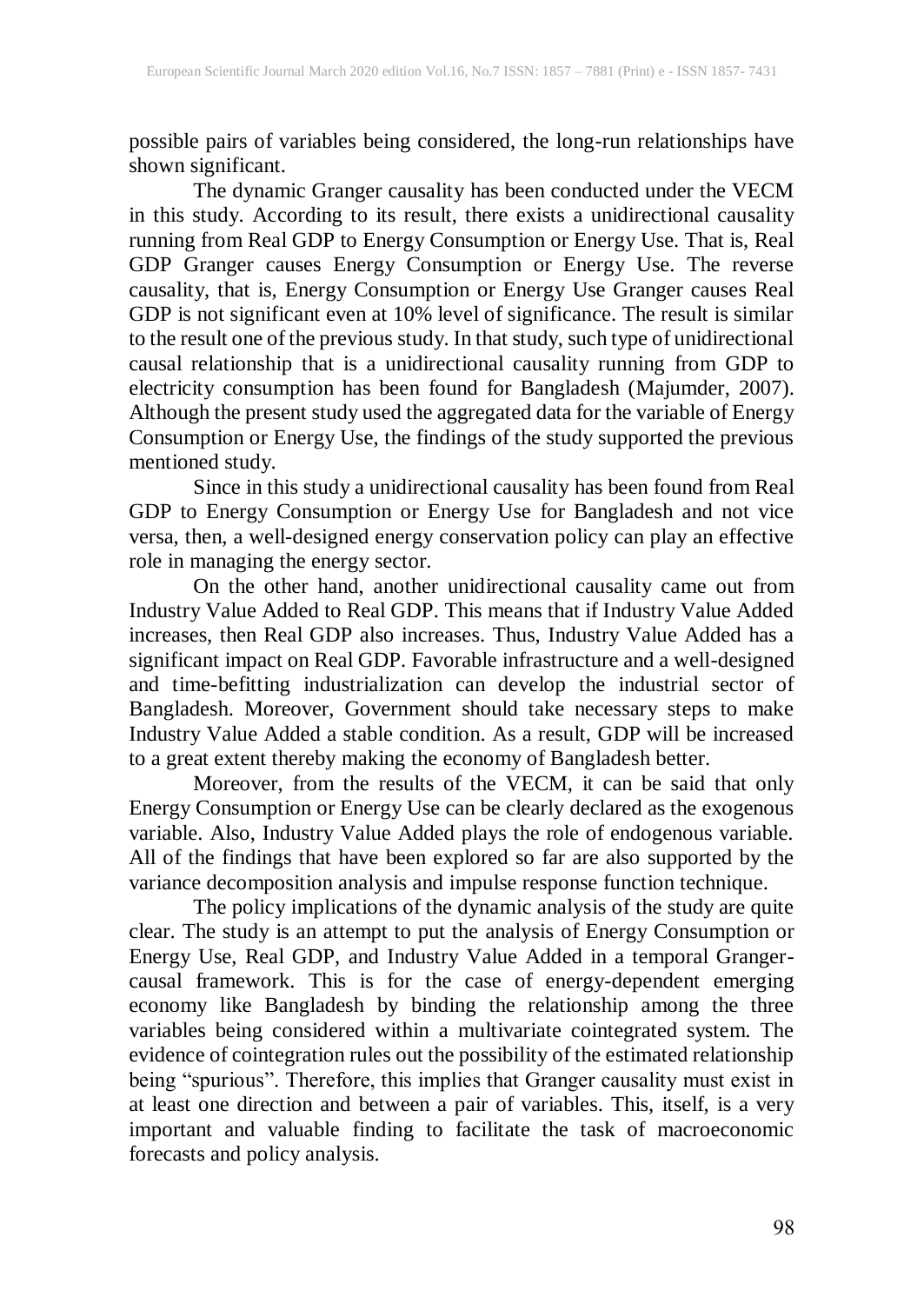The direction of Granger causality (both short and long term) is brought to light by the Vector Error Correction Model. Moreover, Variance Decompositions and Impulse Response Functions shed light on the relative endogeneity of the variables. The present study is an academic exercise. So, one can proceed for further studies by using the concept as well as the results of the present study.

### **References:**

- 1. Ahamad, M.G. & Islam, A.K.M.N. (2011). *Electricity consumption and economic growth nexus in Bangladesh: revisited evidences*. Energy Policy, 39(10), 6145-6150.
- 2. Alam, M.J., Begum, I.A., Buysee, J., & Huylenbroeck, G.V. (2012). *Energy consumption, carbon emissions and economic growth nexus in Bangladesh: co-integration and dynamic causality analysis*. Energy Policy, 45(C), 217-225.
- 3. Amin, M.M.A. (2019). *An Evidence-Based Possible Framework for Addressing Economic and Health Challenges of the Ageing Population in Bangladesh*. European Scientific Journal, 15(3), 1-14.
- 4. Amin, M.M.A., Rana, S. M., & Kalam, I. M. S. (2017). *Population movements towards Dhaka: Disquiets and Commendations*. European Scientific Journal, 13(5), 402-415.
- 5. Amin, M.M.A., Sajib, A.H., & Alamgir, M. (2014). *Investigating Causal Relations of Economic Variables: Capital, GDP, Labour and Population in Sweden (1870-2000)*. Dhaka University Journal of Science, Dhaka University, 62(2), 81-86.
- 6. Amin, S.B. & Khan, F. (2019). *Modelling Energy Demand in Bangladesh: An Empirical Analysis.* The Journal of Developing Areas, 54(1), 39-52.
- 7. Amin, S.B. & Rahman, S. (2019). *Importance of Energy Efficiency in Bangladesh*. Springer, Cham, 15-19.
- 8. Asafu-Adjaye, J. (2000). *The relationship between energy consumption, energy prices and economic growth: time series evidence from Asian developing countries*. Energy Economics,22(6),615–625.
- 9. Aslan, A. & Kum, H. (2010). *An investigation of cointegration between energy consumption and economic growth: Dynamic evidence from East Asian countries*. Global Economic Review, 39(4), 431–439.
- 10. BBS (2019). *Provision+al estimates of Gross Domestic Product (GDP) of Bangladesh 2018-19(p)*, Bangladesh Bureau of Statistics,  $2018-19(p)$ .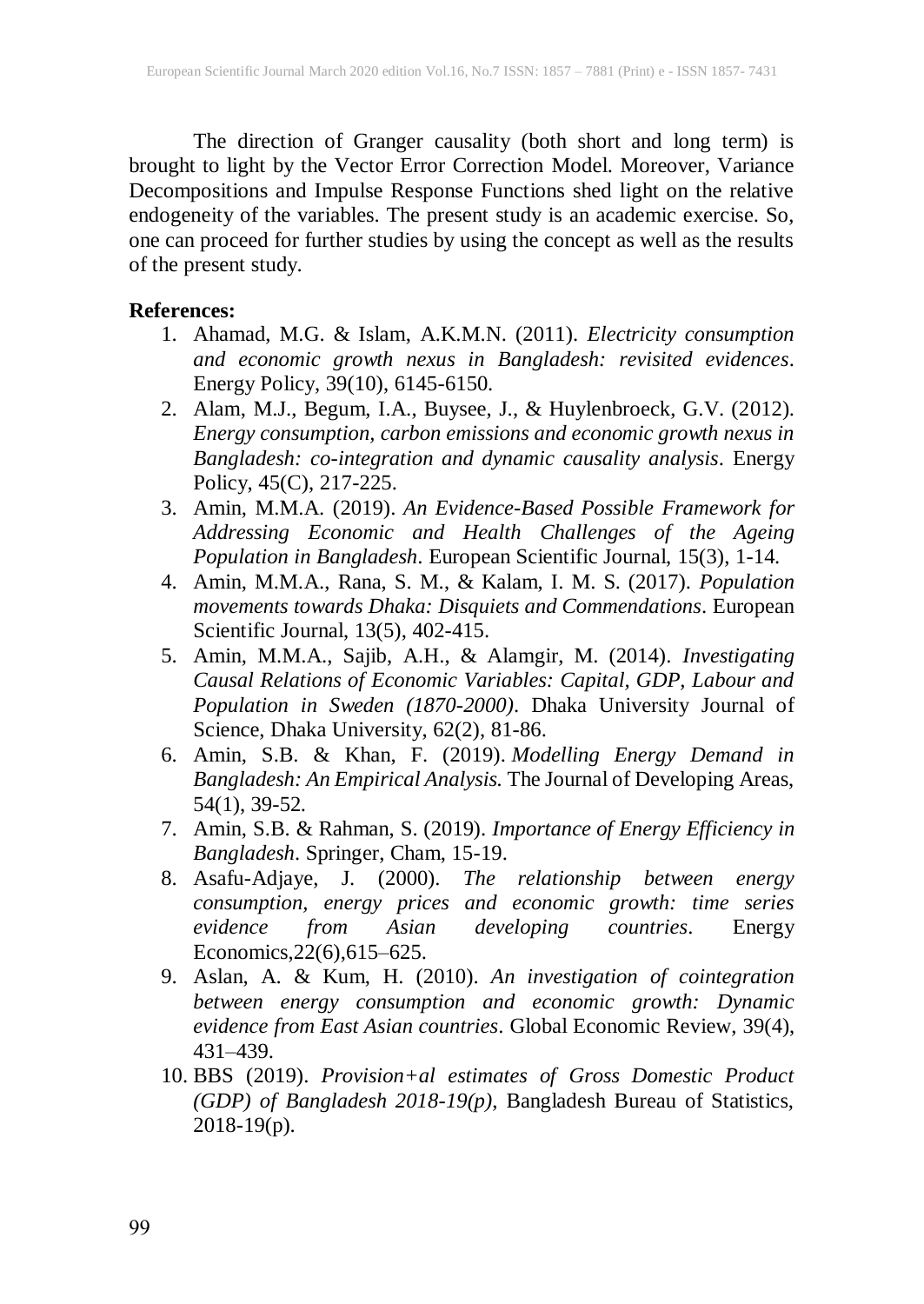- 11. Belke, A., Dobnik, F., & Dreger C. (2011). *Energy consumption and economic growth: New insights into the cointegration relationship*.Energy Economics, 33(5), 782-789.
- 12. Binh, P.T. (2011). *Energy Consumption and Economic growth inVietnam: Threshold Cointegration and Causality Analysis*. International Journal of Energy Economics and Policy, 1(1), 1-17.
- 13. Borozan, D. (2013). *Exploring the relationship between energy consumption and GDP: Evidence from Croatia*. Energy Policy, Elsevier,59(C), 373-38.
- 14. Cutler, J.C. & Christopher, M. (2006). *Dictionary of energy*. Amsterdam: Elsevier.
- 15. Dey, S. (2019). *Electricity consumption and income nexus: evidence from Bangladesh*. International Journal of Energy Sector Management, 13(4), 1020-1037.
- 16. Dickey, D. & Fuller, W. (1981). *Likelihood Ratio Statistics for Autoregressive Time Series with a Unit Root*. Econometrica, 49(4), pp. 1057–1072.
- 17. Engle, R. & Granger, C. (1987). *Co-Integration and Error Correction: Representation, Estimation, and Testing*. Econometrica, 55(2), 251– 276.
- 18. Greene, W. (2002). *Econometric Analysis*. Prentice Hall, New Jersey.
- 19. Hussain, Z., Zhang, F., Khan, NS., Alam, A., & Shahriar, S. (2018). *Bangladesh Development Update: Powering the Economy Efficiently (English)*. Washington, D.C.: World Bank Group.
- 20. Islam, MS. (2011), *Research Report: Energy Sector of Bangladesh*, IDLCFinance Limited, Bangladesh.
- 21. Johansen, S. (1988). *Statistical analysis of cointegration vectors*. Journal of Economic Dynamics and Control, 12(2-3), 231-254.
- 22. Kraft, J. & Kraft, A. (1978). *On the Relationship between Energy and GNP*. Journal of Energy and Development, 3, 401-403.
- 23. Kum, H. (2012). *Are Fluctuations in Energy Consumption Transitory or Permanent? Evidence from a Panel of East Asia & Pacific Countries.*International Journal of Energy Economics and Policy, 2(3), 92-96.
- 24. Lau, E., Chey, X.H., & Choong, C.K. (2011). *Energy-Growth Causality: ASIAN Countries Revisited*. International Journal of Energy Economics and Policy, 1(4), 140-149.
- 25. Lee, C.C. (2005). *Energy consumption and gdp in developing countries: A cointegrated panel analysis*. Energy Economics, 27(3), 415–427.